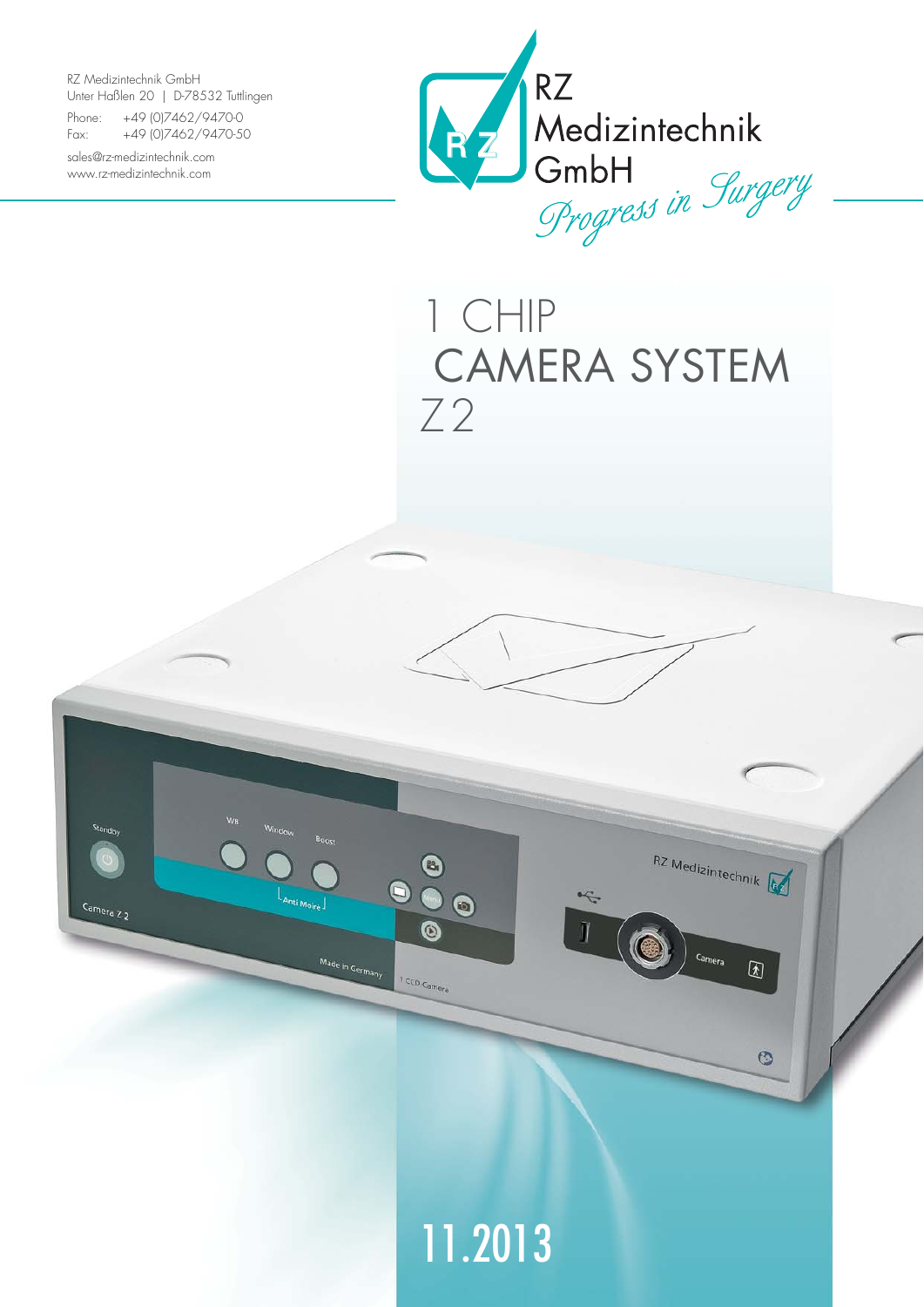## DIGITAL CAMERA SYSTEM WITH USB PORT



Wide input/output possibilities on the back



The new Z2 Endoscopic Camera is a universal system suitable for both diagnostics and surgery. The 1CCD technology generates clear pictures with a high resolution and natural colors. The digital Anti Moiré filter automatically eliminates disturbing distortions when using flexible endoscopes such as Naso-Pharyngoscopes. Pictures and Movies can be stored easily on a USB stick. The collected informations can be used for an extensive documentation of the procedure. The leightweigt camera head ensures a fatigue-free working, especially in Urology, Hysteroscopy, Arthroscopy and ENT procedures.

Medical Image Processing

 $E_1$ 

 $\bullet$ 

1 CCD-Camera

 $\blacksquare$ 

Made in Germany

RZ Medizintechnik

区

G

 $\widetilde{\mathcal{F}}$ 

I 300-001-410 Camera 72

Standby

Camera Z 2

- CCU Camera head USB cable Composite cable
- YPbPr/RGB cable BNC cable Jack cable 4GB USB Stick
- Mains cable User manual



**IEEE 1394** 





USB port for use with flash drives to record data

All features of the camera can be directly controlled and set up on a menu which is shown on the monitor. The 3 remote control buttons on the camera head can be programmed by the user as required during surgery.



Delivery contains:



Skid-proof pedestals

Easy save and play buttons and on a menu controlling



Lightweight, watertight camera head with 3 buttons included

Splash-proofed, easy-to-use-display